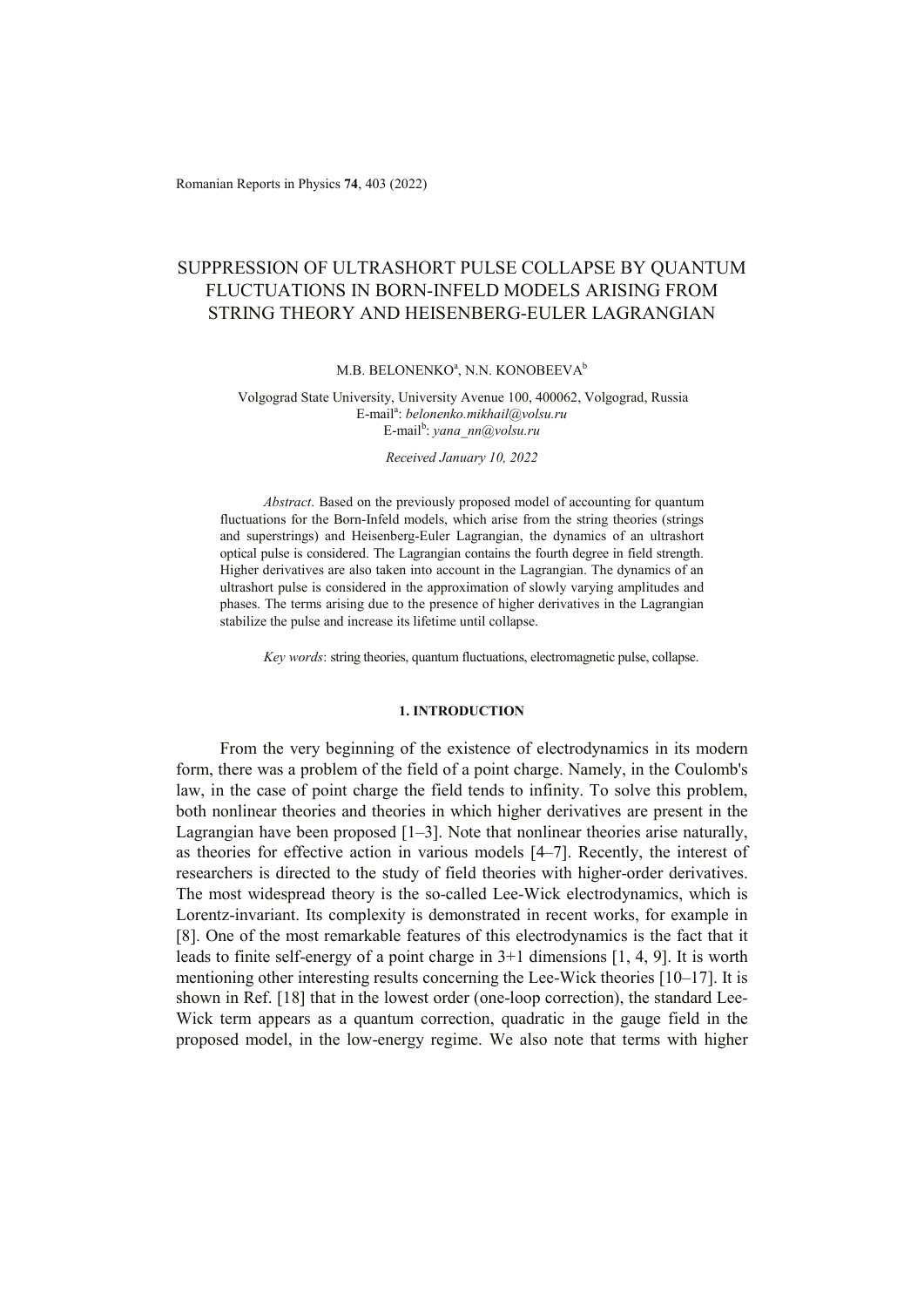derivatives appear in the construction of the effective action in classical quantum electrodynamics [19]. In other words, we can say that one can not use theories of the Lee-Wick type, but turn to the corrections arising from ordinary quantum electrodynamics.

Another interesting approach is associated with the construction of effective Lagrangians arising from string and superstring theories [6, 7, 20]. Both terms leading to nonlinear equations, which are analogous to Born-Infeld electrodynamics [21–23], and terms with higher derivatives appear in a natural way. These terms appear when calculating the effective action in the low energy limit. Although the structure of such terms is different for the case of the Born-Infeld and Lee-Wick theories for some configurations of electromagnetic fields, they can be described within a single scheme.

It is also well known that the Maxwell's equations in vacuum, at high intensities of electric and magnetic fields, become nonlinear due to the exchange of virtual electron-positron pairs [24]. In the general case, this effect is described by the Heisenberg-Euler Lagrangian [25–26] from which it is easy to obtain an expression for the effective Lagrangian of the electromagnetic field. It should be noted that many studies have been carried out on the effects of higher orders. Usually, the research is carried out based on the approximation of slowly varying amplitudes and phases (SVAP). For example, in Ref. [27], the authors obtain the instability of light bullets within the framework of the nonlinear electrodynamics; light bullets either experience dispersive spreading (with the maximum amplitude tending to zero) or collapse in a finite time.

In this paper, we demonstrate the possibility of suppressing pulse collapse by introducing quantum corrections, which inevitably lead to terms with higher derivatives. Note that our consideration concerns only the possibility of suppressing the pulse collapse with allowance for higher derivatives in the effective Lagrangian. All the aforementioned theories lead to pulse collapse even when considering higher degrees of expansion in scalar and pseudoscalar invariants. That is why the question arise of taking into account the higher derivatives in action. Since the pulse is considered to be of high-intensity, *i.e.* contains a certain number of photons, which is much more than one, then we limited ourselves to the classical limit. Quantum effects are not considered precisely because of the considerations mentioned above. The study starts with quantum Lagrangians, which were introduced before us, and the work investigates the classical propagation of a high-intensity short (from 10 to 104 field oscillations) pulse.

The problem considered in this work is rather mathematical and abstract in nature, in particular, there is no comparison with experimental data. We note that the possibility of observing the effects of nonlinear electrodynamics in vacuum has been discussed for a long time; see, for example [28–31].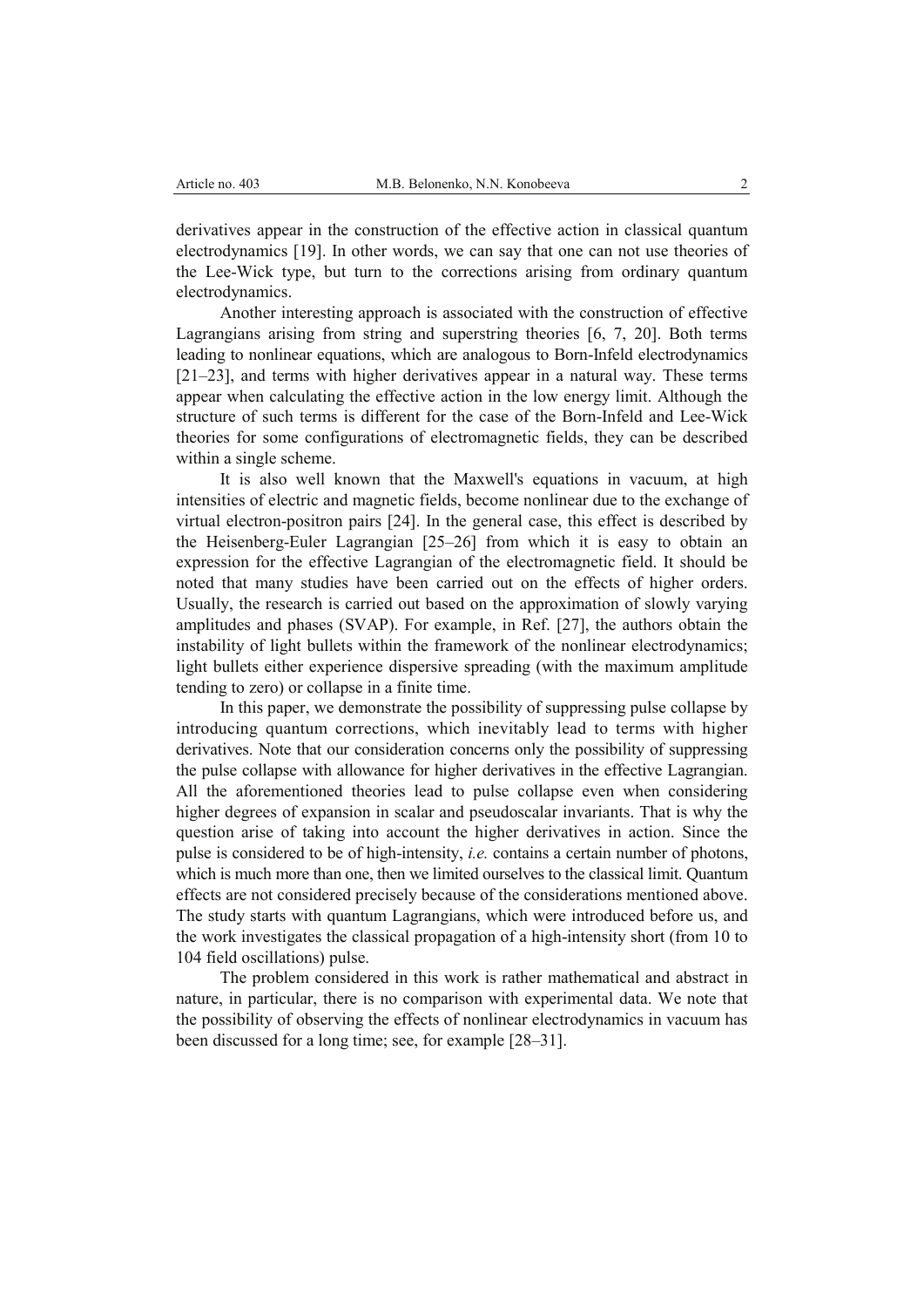# **2. STATEMENT OF THE PROBLEM AND BASIC EQUATIONS**

The Lagrangian containing the gauge field  $A<sub>u</sub>$  and a single massive charged fermion field ψ, in the case of the Lee-Wick theories, has the form:

$$
L = -\frac{1}{4}F^{\mu\nu}F_{\mu\nu} + \overline{\Psi}\left[i\partial - M - \gamma^{\mu}g\left(A_{\mu} - \frac{1}{m_{p}^{2}}\partial^{\nu}F_{\mu\nu}\right)\right]\Psi,
$$
 (1)

where  $F_{\mu\nu} = \partial_{\mu}A_{\nu} - \partial_{\nu}A_{\mu}$  is the field strength, *M* is the fermion mass, *g* is the electric charge, and  $m_p$  is the mass parameter that is responsible for the relationship between the fermion field and the photon field in the high-energy regime. Summation is implied over repeated indices. The metric is selected flat with a signature (+---). We consider that  $h / 2\pi = 1$ .

The full effective action  $S_{\text{eff}}[A]$  can be written as [18]:

$$
S_{eff}[A] = \int d^4x \left[ -\frac{1}{4} F^{\mu\nu} F_{\mu\nu} - \frac{g^2 C}{4} F^{\mu\nu} F_{\mu\nu} - \frac{g^2 C}{m_\rho^2} F_{\mu\nu} \partial^\alpha \partial_\alpha F^{\mu\nu} + \frac{g^2 C}{2m_\rho^4} \partial_\mu \partial^\beta F_{\nu\beta} \partial^\mu \partial_\alpha F^{\nu\alpha} + L_{F^4} \dots \right],
$$
\n(2)

where  $L_{F^4}$  contains the term of the fourth order in the field tensor, and the constant used in the renormalization is defined as:

$$
C = \frac{1}{12\pi^2} \int_{\epsilon > 0}^{\infty} d\tau \ \tau^{-1} e^{-M^2 \tau}
$$
 (3)

In terms of normalized quantities, the action (2) has the form:

$$
S_{eff}[A] = \int d^4x \left[ -\frac{1}{4} F^{\mu\nu} F_{\mu\nu} - \frac{g^2}{m_p^2} F_{\mu\nu} \partial^{\alpha} \partial_{\alpha} F^{\mu\nu} + L_{F^4} \cdots \right]
$$
(4)

The second term on the right-hand side of Eq. (4) includes higher-order derivatives of the photon field. It is obtained from the quantum corrections of the model (1). This is the so-called member of Lee-Wick theory. The third term in Eq. (4) describes the lowest-order nonlinear corrections to Maxwell's theory, which in the case of quantum electrodynamics are known as the Euler-Heisenberg term [26, 32]. In the limit  $m_p \to \infty$  it can be written in the following form:

$$
L_{F^4} = \alpha \left[ \left( \boldsymbol{E}^2 - \boldsymbol{B}^2 \right)^2 + 7 \left( \boldsymbol{E} \cdot \boldsymbol{B} \right)^2 \right], \quad \alpha = \frac{g^4}{180 \pi^2 M^4} \,. \tag{5}
$$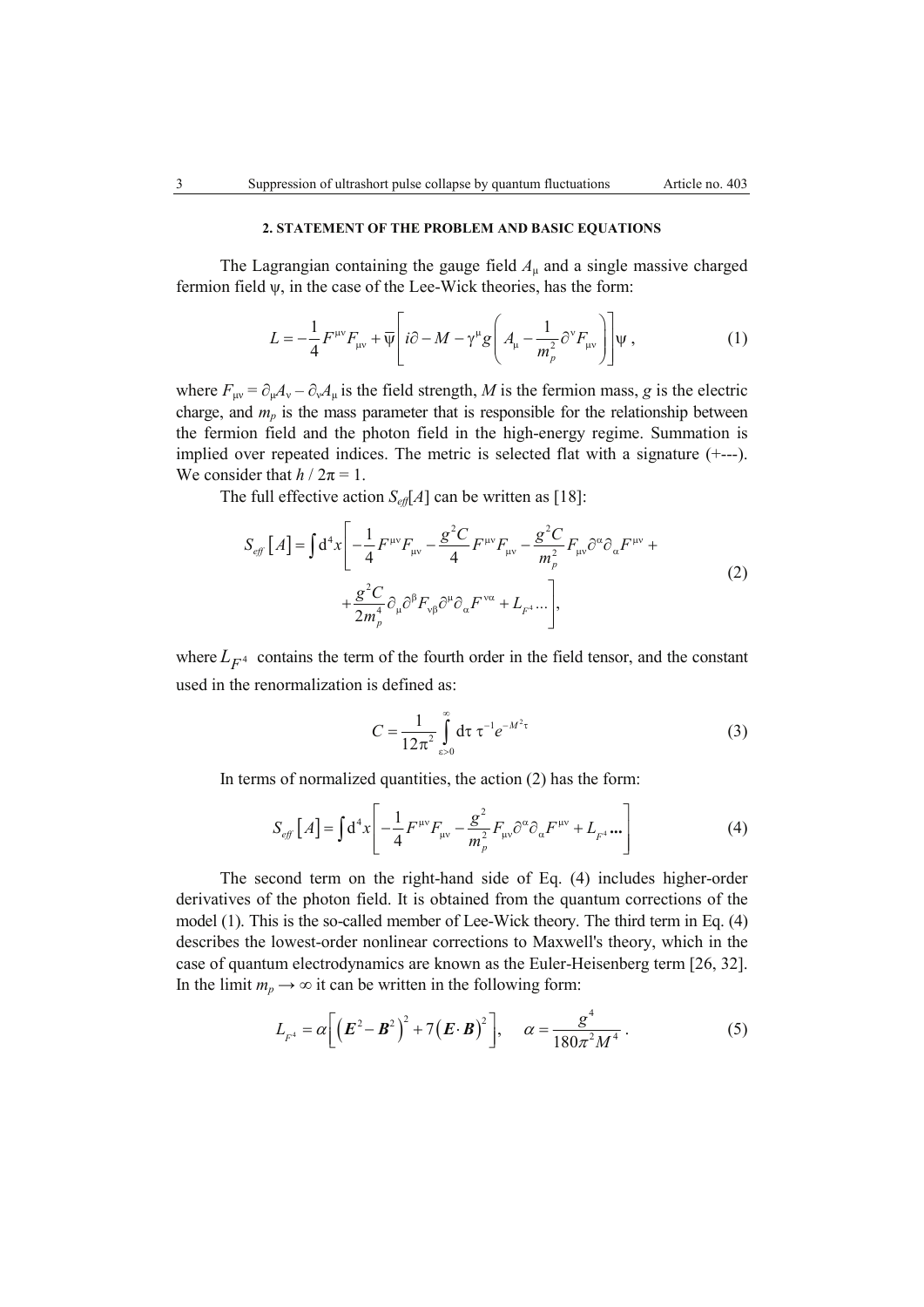*E* and *B* in this case are the classical vectors of the electric field strength and magnetic induction, respectively.

The effective Lagrangians following from string theories [6] have the following form for superstrings and bosonic strings, respectively:

$$
L = \sqrt{-\det(\delta_m^n + F_m^n)} - \frac{1}{96} \left( \partial^{\alpha} \partial^{\beta} F_m^n \partial_{\alpha} \partial_{\delta} F_n^{\dagger} F_l^{\dagger} F_r^m + \frac{1}{2} \partial^{\alpha} \partial^{\beta} F_m^n F_n^{\dagger} \partial_{\alpha} \partial_{\delta} F_l^{\dagger} F_r^m - \frac{1}{4} \partial^{\alpha} \partial^{\delta} F_m^n F_m^n \partial_{\alpha} \partial_{\delta} F_l^{\dagger} F_l^{\dagger} - \frac{1}{8} \partial^{\alpha} \partial^{\delta} F_m^n \partial_{\alpha} \partial_{\delta} F_m^n F_l^{\dagger} F_l^{\dagger} \right) + \text{higher derivatives}
$$
\n
$$
L = \sqrt{-\det(\eta_m^n + F_m^n)} - \frac{1}{48} \left( F_k^{\dagger} F_k^{\dagger} \partial^{\alpha} F_m^n \partial_{\alpha} F_m^n + 8 F_k^{\dagger} F_l^m \partial^{\alpha} F_m^n \partial_{\alpha} F_n^k - \frac{4 F_l^n F_l^n \partial^{\alpha} F_m^n \partial_{\delta} F_m^n}{4 F_l^n \partial^{\alpha} F_m^n \partial_{\delta} F_m^n} \right) + \text{higher derivatives}
$$
\n(7)

Note that the first term associated with the determinant coincides up to the coupling constant when expanding in a series with the first term in Eq. (5) at  $\mathbf{E}\mathbf{B} = 0$ .

The system of Maxwell's equations in the absence of free charges and currents can be written (hereinafter  $c = 1$ ):

$$
\Box \boldsymbol{E} = -\mu_0 \left( \frac{\partial^2 \boldsymbol{P}}{\partial t^2} + \nabla (\overline{\nabla} \cdot \boldsymbol{P}) + \frac{\partial}{\partial t} (\overline{\nabla} \times \boldsymbol{M}) \right),
$$
  

$$
\Box \boldsymbol{B} = -\mu_0 \left( \overline{\nabla} \times (\overline{\nabla} \times \boldsymbol{M}) + \frac{\partial}{\partial t} (\overline{\nabla} \times \boldsymbol{P}) \right)
$$
(8)

We take into account that  $P = \frac{\partial L}{\partial E}$ ,  $M = -\frac{\partial L}{\partial B}$ , where as *L*, as noted above, we can take the classical Lagrangian. It is easy to obtain the expressions for the polarization  $P$  and magnetization  $M$  in the case of the Lee-Wick model:

$$
P = \alpha \left( 2(E^2 - B^2) E + 7(E \cdot B) B \right) - \beta \Box E,
$$
  
\n
$$
M = \alpha \left( -2(E^2 - B^2) B + 7(E \cdot B) E \right) + \beta \Box B,
$$
  
\n
$$
\beta = \frac{g^2}{m_p^2}.
$$
\n(9)

The corresponding formulas for the string models have a similar form, but include terms with derivatives of the form  $EE^2E$  and  $EE_xE_x$ . The further form of the equations can be greatly simplified by choosing a special type of solutions for electromagnetic waves. Let the electric field have only one nonzero component:

$$
A = (0, A \cdot e^{i\theta}, 0), A = A(x, y, z, t), \quad \theta = \omega t - kz,
$$
 (10)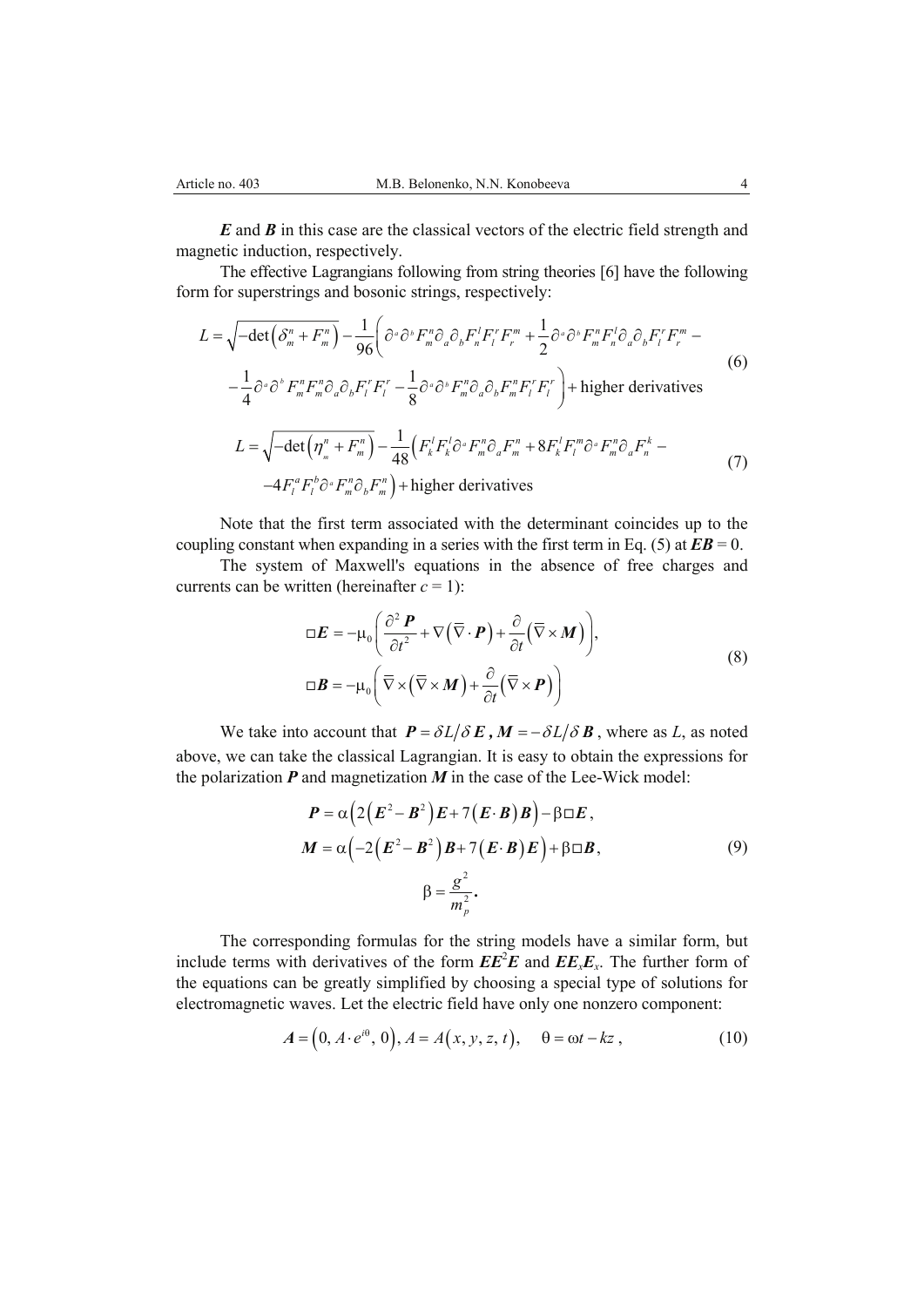$$
E = -\frac{1}{c} \frac{\partial A}{\partial t}, \quad B = \text{rot} A,
$$
  
\n
$$
E \cdot B = 0.
$$
 (11)

We use the following approximation:

$$
\left|\frac{\partial A}{\partial t}\right| \ll \omega, \left|\frac{\partial A}{\partial \chi}\right| \ll k, \chi = (x, y, z). \tag{12}
$$

Formulas (10) and (12) specify the approximations used in this work.

 $\sim 10^{-1}$ 

Thus, the effective equation with the allowance for quantum corrections in the approximation of slowly varying amplitudes and phases has the form:

$$
\gamma A + iA_{\tau} + \frac{1}{\rho} \frac{d}{d\rho} \left( \rho \frac{dA}{d\rho} \right) - \delta_1 A_{tt} - i\delta_2 A_{tt} + i\delta_3 |A|^2 \cdot A_t + \gamma_1 |A|^2 \cdot A + i\delta_4 A^2 \cdot A_t^* = 0 \quad (13)
$$
  

$$
\gamma = 2\omega^2 - 2k^2 + 4\beta\omega^2 \left(\omega^2 + k^2\right) - 4\beta k^2 \left(\omega^2 + k^2\right)
$$
  

$$
\delta_1 = 2 + 8\beta\omega^2 - 4\beta k^2, \delta_2 = -4\omega\beta,
$$
  

$$
\delta_3 = \left(-72\omega k^2 + 48\omega^3\right) \cdot \alpha, \delta_4 = -12\alpha\omega \left(k^4 + \omega^4\right),
$$
  

$$
\gamma_1 = 12\alpha \left(k^4 + \omega^4\right),
$$
  

$$
\tau = -\frac{\partial l}{\partial \omega} \cdot t - \frac{\partial l}{\partial k} \cdot z, l = -4\omega k - 8\omega^2 k^2 \beta,
$$
  

$$
\rho = 2x^2 + 2y^2 \cdot \left(4\beta \cdot \left(k^2 - \omega^2\right)\right)^{0.5}.
$$

Here we first change the scale of the variables  $x$  and  $y$ , and then we make the transition to a cylindrical coordinate system, and also neglect the derivative with respect to the angle, since the cylindrical symmetry in the field distribution is preserved (similarly was done in [33]).

The derivation of Eq. (13) from the equations obtained above has been repeatedly described in the literature; for example, in [34–39]. Also in [40], one can find the effective Lagrangian, which corresponds to (13) at  $\delta_2 = \delta_4 = 0$ . Note that for the models following from the string theories  $\delta_2 = 0$ .

#### **3. MAIN RESULTS OF NUMERICAL SIMULATION AND DISCUSSION**

Equation (13) is solved numerically by the Dufort method [41], which is an explicit scheme. The initial conditions on the first layer are set in the form:

$$
A_{y}\Big|_{\tau=0} = Q \cdot \sin(t) \exp\left(-\frac{t^2}{\gamma^2}\right) \exp\left(-\frac{\rho^2}{\gamma_\rho^2}\right).
$$
 (15a)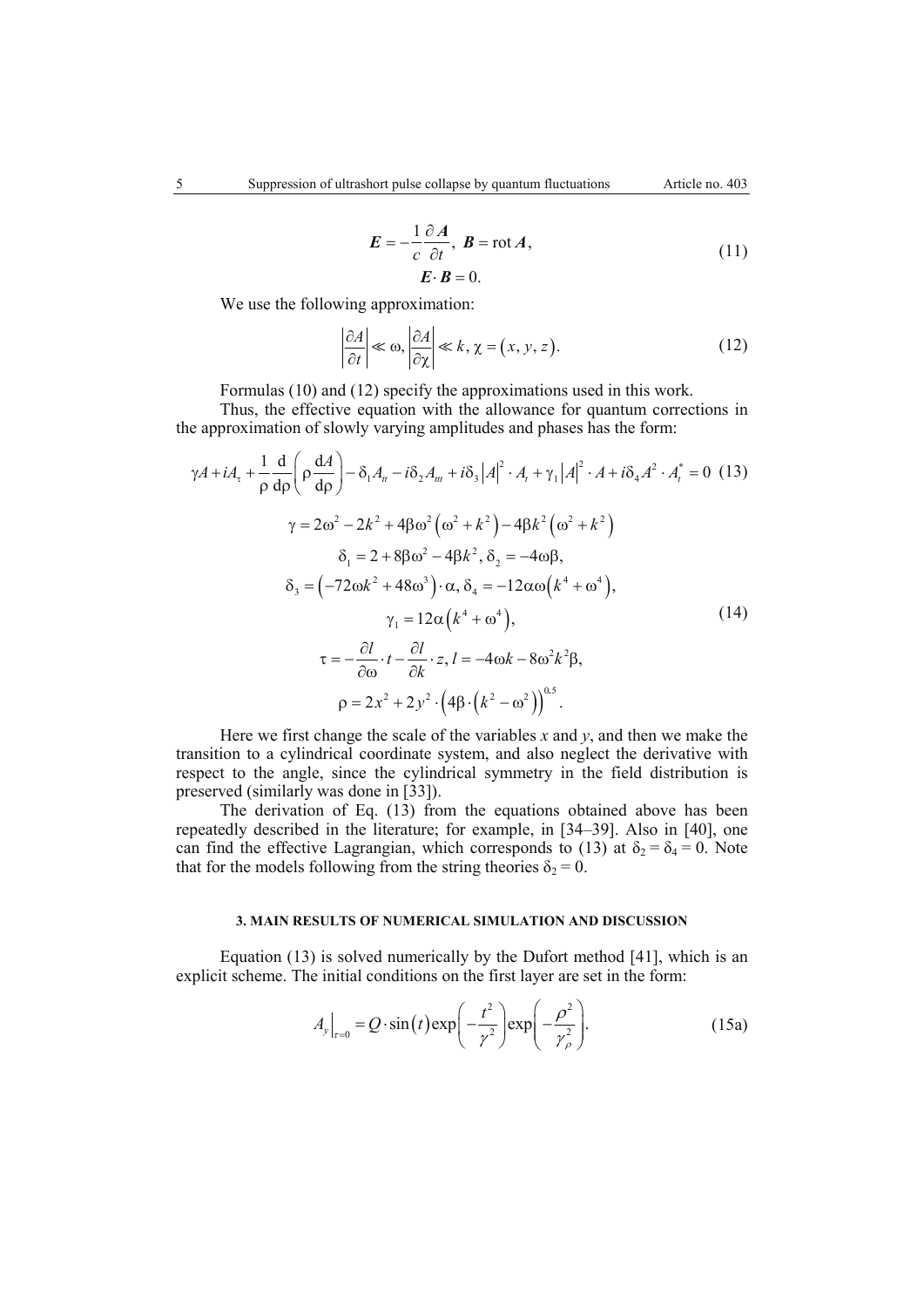The initial condition at the second time level has the form:

$$
A_{y}\Big|_{\tau=\text{ht}} = Q \cdot \sin\left(t + ht \cdot v\right) \exp\left(-\frac{\left(t - ht \cdot v\right)^2}{\gamma^2}\right) \exp\left(-\frac{\rho^2}{\gamma_\rho^2}\right) \tag{15b}
$$

Here  $Q$  is the amplitude,  $\nu$  is the initial velocity of the pulse,  $ht$  is the time step,  $\gamma$  is the pulse width along the propagation direction, and  $\gamma$ <sub>*ρ*</sub> is the pulse width in the direction perpendicular to the propagation direction.



Fig. 1 – The evolution (*a–c*) and slices with non-zero linear and non-linear variance ( $\delta_2$  and  $\delta_3$ , δ4 ≠ 0): a) τ = 0 r.u.; b) τ = 600 r.u.; c) τ = 1200 r.u. Figures (*d–e*) show slices: d) at τ = 0 r.u. and  $\tau = 600$  r.u. (curves *a* and *b*, respectively); *e*)  $\tau = 1200$  r.u.

As can be seen from Fig. 2, taking into account the linear dispersion leads to pulse stabilization, more precisely, to suppression of the collapse (Fig. 2b) by the quantum fluctuations. Calculation is made in the wide range of parameters.

It should be noted here that the calculations, the typical results of which are shown in Fig. 2, are carried out in two different ways. In one case, the coefficients δ3, δ4 are changed independently by setting different *k* and ω. In another case, the quantities  $k$  and  $\omega$  are considered related to each other, and  $\omega$  is found after specifying *k* from the dispersion equation of linearized Eqs. (6). In both cases, at zero value of the parameter β, which arises as a result of taking into account the quantum corrections in action (1), a collapse of the pulse is observed.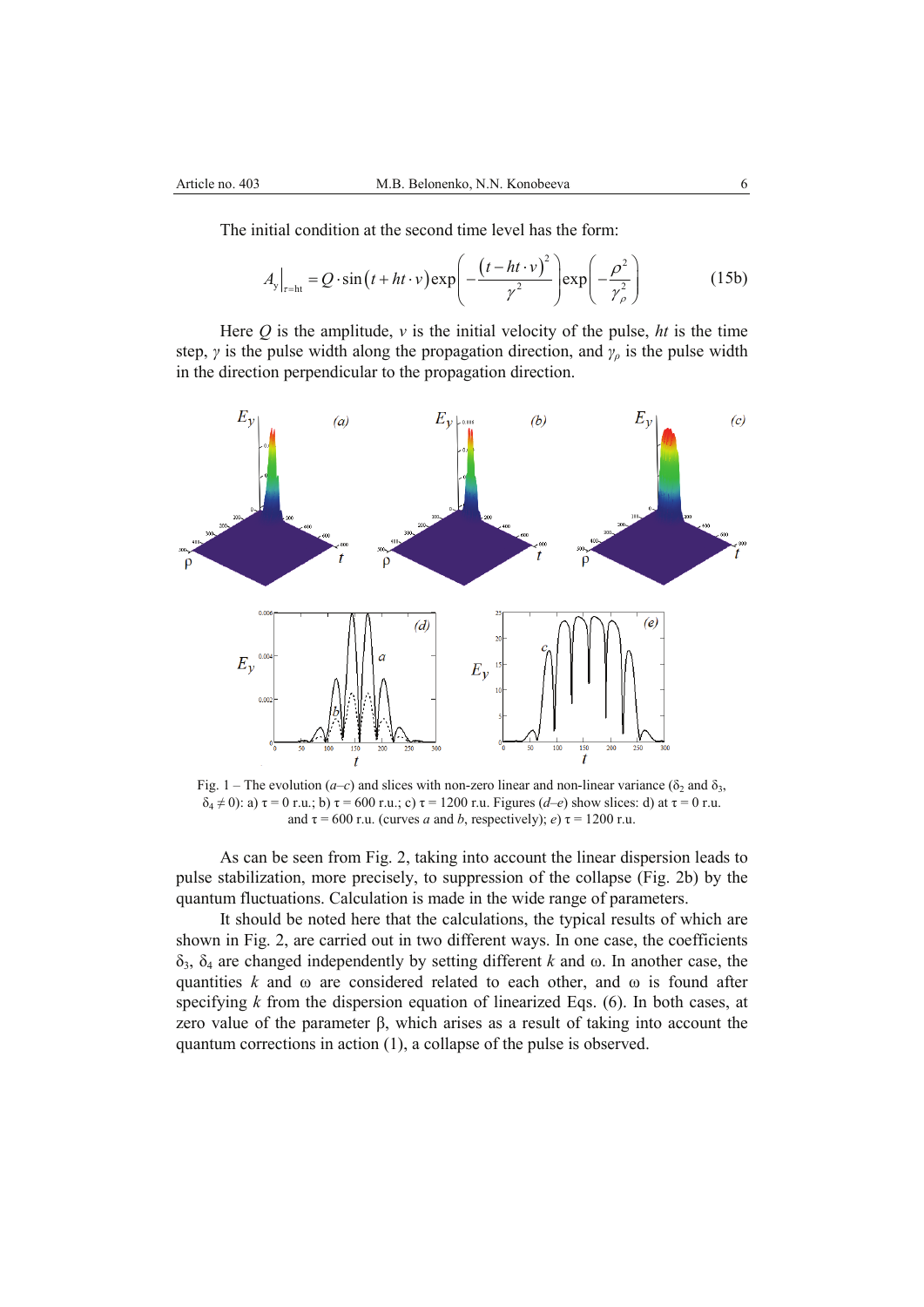

Fig. 2 – Dependence of the maximum of |*E*| on time τ for different values of dispersion coefficients: a)  $\delta_2 \neq 0$ ,  $\delta_3$ ,  $\delta_4 \neq 0$ ; b)  $\delta_2 = 0$ ,  $\delta_3$ ,  $\delta_4 \neq 0$ .

This is consistent with both the previously obtained results [27, 38–42] and our results, which are obtained without the approximation of slowly varying amplitudes and phases (9) [43]. This is also consistent with other results, taking into account the nonlinearities of a different type, also obtained outside the SVAP approximation [44–45]. Thus, the pulse undergoes a collapse without taking into account the effect of the linear dispersion. Taking into account the linear dispersion leads to stabilization of the collapse and to the termination of the growth of the pulse amplitude. A similar dispersion is introduced earlier [45] and can be interpreted as an analogue of the Heisenberg-Euler Lagrangian in rapidly changing fields. Note that the approach we have proposed extends to this case, only it is necessary to take into account another form of the dependence of the coefficient  $\delta_2$  on  $\omega$ . All of the above allows us to conclude that the quantum corrections to the Heisenberg-Euler action stabilize the pulse and prevent the collapse.

It is necessary to pay special attention to the fact that in models following from the string theories, the term with  $\delta_2$  is exactly equal to zero. Thus, the results indicate that, within the framework of the mentioned approximations and of the effective Lagrangians of string theories, the ultrashort pulse is unstable. Obviously, this problem can be solved in two ways: by the introduction of the correction terms for rapidly varying fields [19], or the inclusion of additional terms in the expansion of the effective Lagrangian in powers of the strength tensor  $F_{\mu\nu}$  and its derivatives. If we consider the pulse dynamics against the background of a random electromagnetic field in the framework of string theories, *i.e.*  $\langle E \rangle = 0$ , but  $\langle E \rangle \neq 0$ , then the term with  $\delta_2$  appears automatically and the problem can be solved within the framework of the approximations made.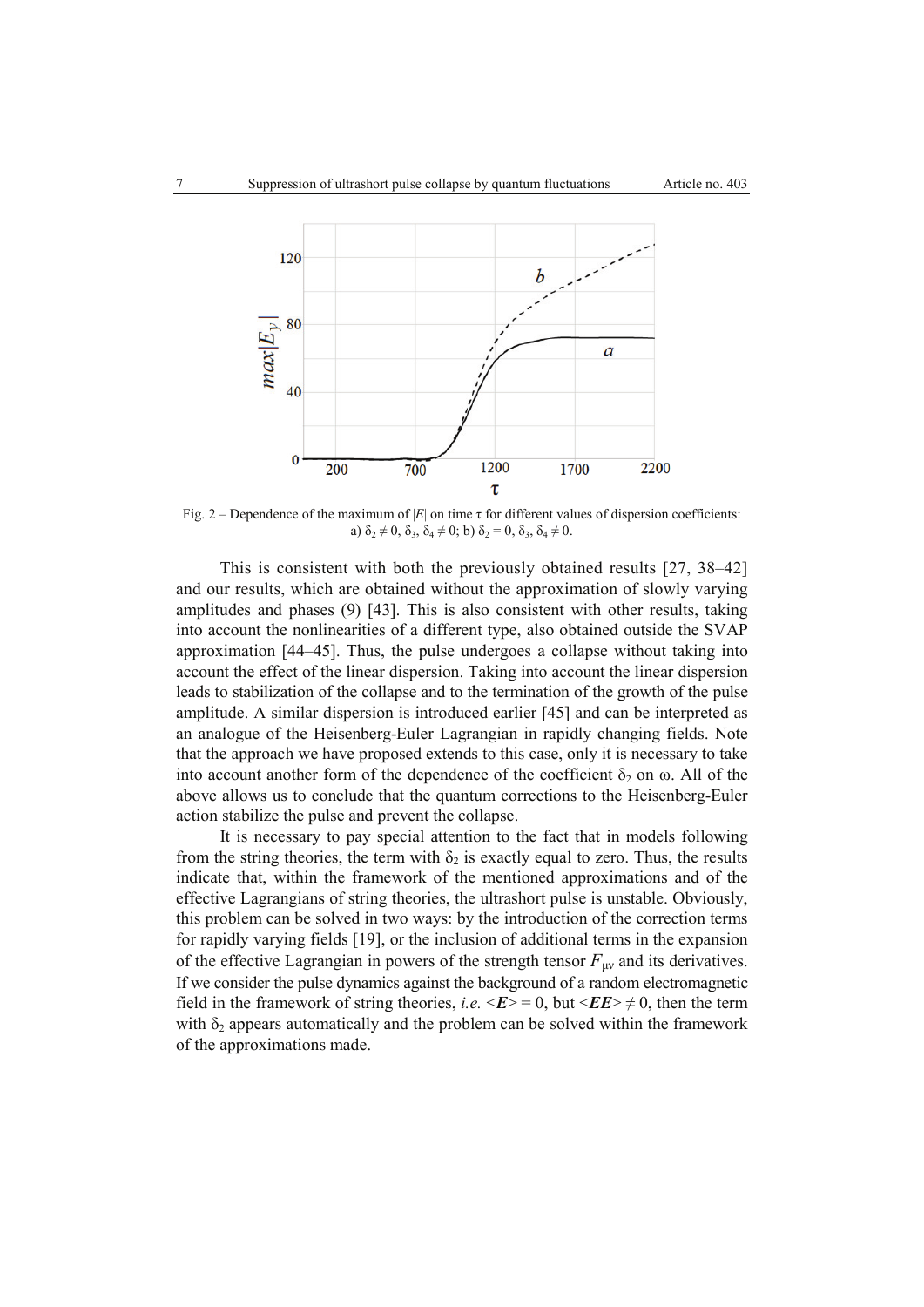At the same time, a wide range of issues remained uncovered in the work. Still remaining within the framework of the action following from the string theory with the quantum corrections, and taking into account that collapse does not occur even in the lowest order in quantum corrections, it is necessary to take into account higher order corrections, namely, the diffraction in the transverse direction and the nonlinear diffraction (*i.e.*, terms that depend on the spatial derivatives of the pulse amplitude and on the pulse amplitude itself). *A priori*, the contribution of these effects is unclear and can lead both to the pulse collapse and to its decay. It is also important to take into account the time derivatives of nonlinear terms and of a higher order.

We note that the question of the particles production in the pulse field during its evolution remained outside the scope of our consideration. This effect, namely the Schwinger effect, is important at the stage of the pulse collapse and leads to nonlinear damping effects, which can additionally stabilize the considered pulse. When considering this effect, it is also be important what type of particle production is considered [46–47].

*Acknowledgments.* The authors thank the Ministry of Science and Higher Education of the Russian Federation for the numerical modeling and parallel computing support under the government task (no. 0633-2020-0003).

#### **REFERENCES**

- 1. A. Accioly and M. Dias, Phys. Rev. D **70**, 107705 (2004).
- 2. A. Accioly, P. Gaete, J. Helayel-Neto, E. Scatena, and R. Turcati, Mod. Phys. Lett. A **26**, 1985 (2011).
- 3. R.R. Cuzinatto, C.A.M. de Melo, and P.J. Pompeia, Annals of Phys. **322**, 1211 (2007).
- 4. J. Frenkel, Phys. Rev. E **54**(5), 5859 (1996).
- 5. B. Grinstein, D. O'Connell, and M.B. Wise, Phys. Rev. D **77**, 025012 (2008).
- 6. A.A. Tseytlin, *Born-Infeld action, supersymmetry and string theory. In The Many Faces of the Superworld*, Shifman, M. Ed.; World Scientific Publishing Company, Singapore, 2000.
- 7. A.A. Tseytlin. Nuclear Phys. **B276**, 391 (1986).
- 8. D. Anselmi and M. Piva, J. High Energy Phys. **06**, 066 (2017).
- 9. F.A. Barone, G. Flores-Hidalgo, and A.A. Nogueira, Phys. Rev. D **91**, 027701 (2015).
- 10. C.A. Bonin, R. Bufalo, B.M. Pimentel, and G.E.R. Zambrano, Phys. Rev. D **81**, 025003 (2010).
- 11. R. Baginski and B. Santos, Mod. Phys. Lett. A **26**, 1909 (2011).
- 12. F.A. Barone and A.A. Nogueira, Int. J. Mod. Phys.: Conf. Ser. **41**, 1660134 (2016).
- 13. C. Bambi, L. Modesto, and Y. Wang, Phys. Lett. B **764**, 306 (2017).
- 14. L. Modesto, Nucl. Phys. B **909**, 584 (2016).
- 15. L. Modesto and I.L. Shapiro, Phys. Lett. B **755**, 279 (2016).
- 16. F. Wu and M. Zhong, Phys. Rev. D **78**, 085010 (2008).
- 17. M. Dias, A.Yu. Petrov, C.R. Senise Jr., and A.J. da Silva, Int. J. Mod. Phys. A **30**, 1550113 (2015).
- 18. L.H.C. Borgesa, F.A. Barone, C.A.M. deMelo, and F.E. Barone, Nuclear Physics B **944**, 114634 (2019).
- 19. S.G. Mamaev, V.M. Mostepanenko, and M.I. Eides, Sov. J. Nucl. Phys. **33**, 569 (1981).